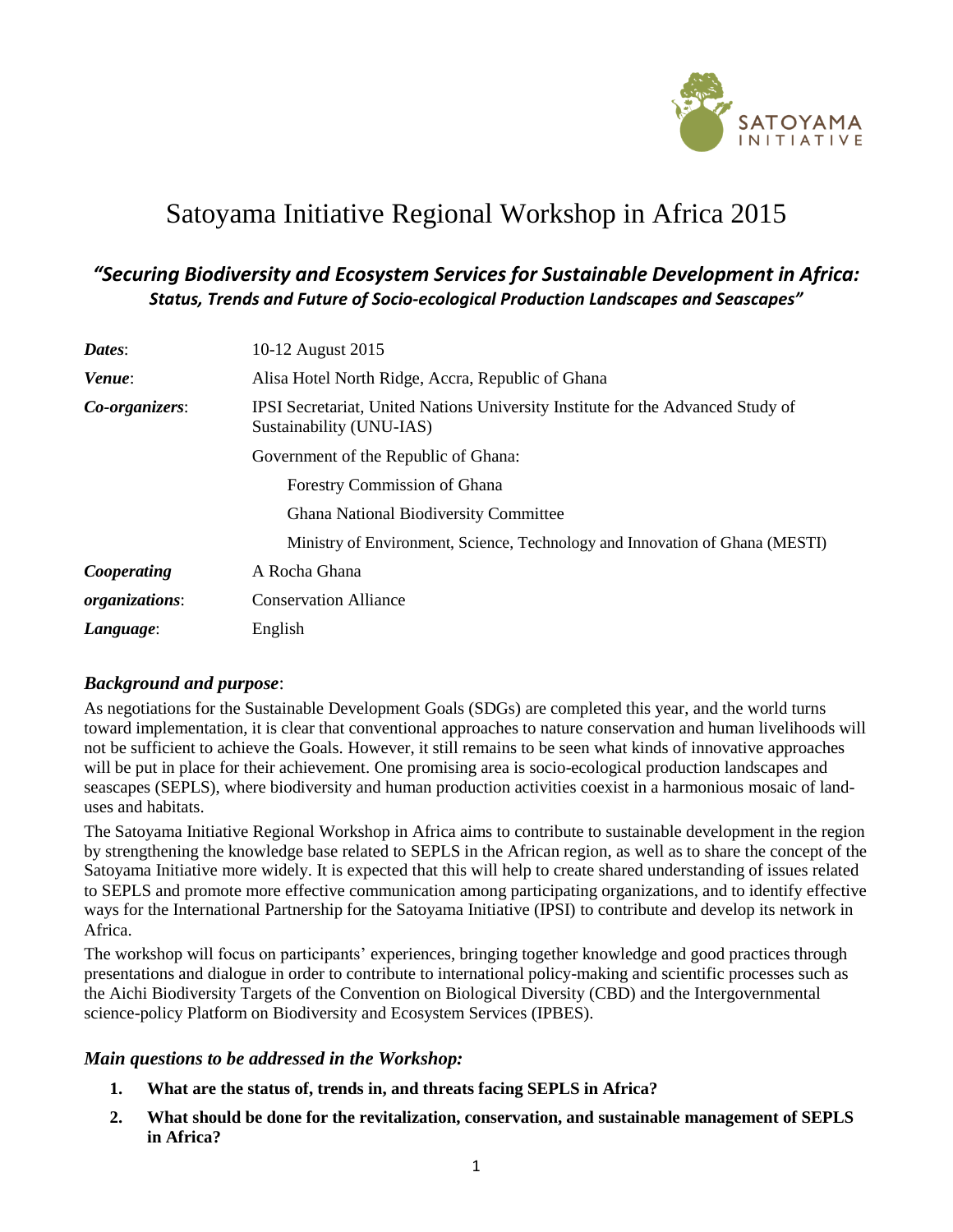### *Workshop procedure:*

The workshop will consist of the following sessions:

#### **Plenary Day 1:**

Keynote speeches and panel discussion will provide background information and insight into the concept of SEPLS and how it may be applicable in Africa.

#### **Working Groups:**

The afternoon session on 10 August and the morning session on 11 August will be devoted to working-group discussions. Four working groups will be formed according to the primary ecosystems in which participants' activities are carried out (forest, dry-land, aquatic, and agricultural) within the broader mosaic of the landscape and/or seascape. Working groups' discussions will generally include: 1) presentations of their activities by each group member working in Africa; 2) discussion of these activities in terms of the status, trends and threats facing SEPLS in Africa by seeking answers to the following questions:

- What benefits can SEPLS provide in Africa?
- What threats do SEPLS face in Africa?
- What challenges have you faced when working in SEPLS in Africa
- What opportunities have you discovered through working in SEPLS in Africa?

This will be followed by discussion to address what should be done for the revitalization, conservation, and sustainable management of SEPLS in Africa.

#### **Plenary Day 2:**

Working groups will present their conclusions, followed by plenary discussion generally aimed at addressing the "Main questions to be addressed in the Workshop" (see previous page).

#### *Expected Outputs:*

#### **Workshop Report**

Summaries of presentations and discussion from the plenary and working-group session will be compiled into a report for dissemination on the IPSI website and other platforms.

#### **Publication: "Socio-ecological Production Landscapes and Seascapes (SEPLS) in Africa"** *(working title)*

It is expected that further data collection and analysis will be conducted to produce a publication building on the results of the workshop. "Socio-ecological Production Landscapes and Seascapes (SEPLS) in Africa" would serve to showcase issues and practices in the region in order to attract the attention of both a wider audience and policy-makers at national, regional and global levels.

| Chair:             | Prof. Alfred Oteng-Yeboah                               |                                                 | (Ghana National Biodiversity Committee)                                   |  |  |
|--------------------|---------------------------------------------------------|-------------------------------------------------|---------------------------------------------------------------------------|--|--|
| <b>Moderators:</b> | Dr. Maurizio Farhan Ferrari<br>Dr. Wanja Dorothy Nyingi |                                                 | (Forest Peoples Programme)<br>(Kenya Wetlands Biodiversity Research Team) |  |  |
|                    | <b>Group Discussion Facilitators:</b>                   |                                                 |                                                                           |  |  |
| Group $1$ :        |                                                         | Ms. Florence Daguitan<br>Mr. Atsuhiro Yoshinaka | (TEBTEBBA)<br>(CBD Secretariat)                                           |  |  |
| Group 2:           |                                                         | Dr. Anil Kumar<br>Mr. Nicholas Remple           | (MS Swaminathan Research Foundation)<br>(UNDP)                            |  |  |
| Group 3:           |                                                         | Dr. Senka Barudanovic<br>Dr. Yoji Natori        | (University of Sarajevo)<br>(Conservation International)                  |  |  |
| Group 4:           |                                                         | Mr. Alejandro Argumedo<br>Ms. Yoko Watanabe     | (ANDES)<br>(GEF Secretariat)                                              |  |  |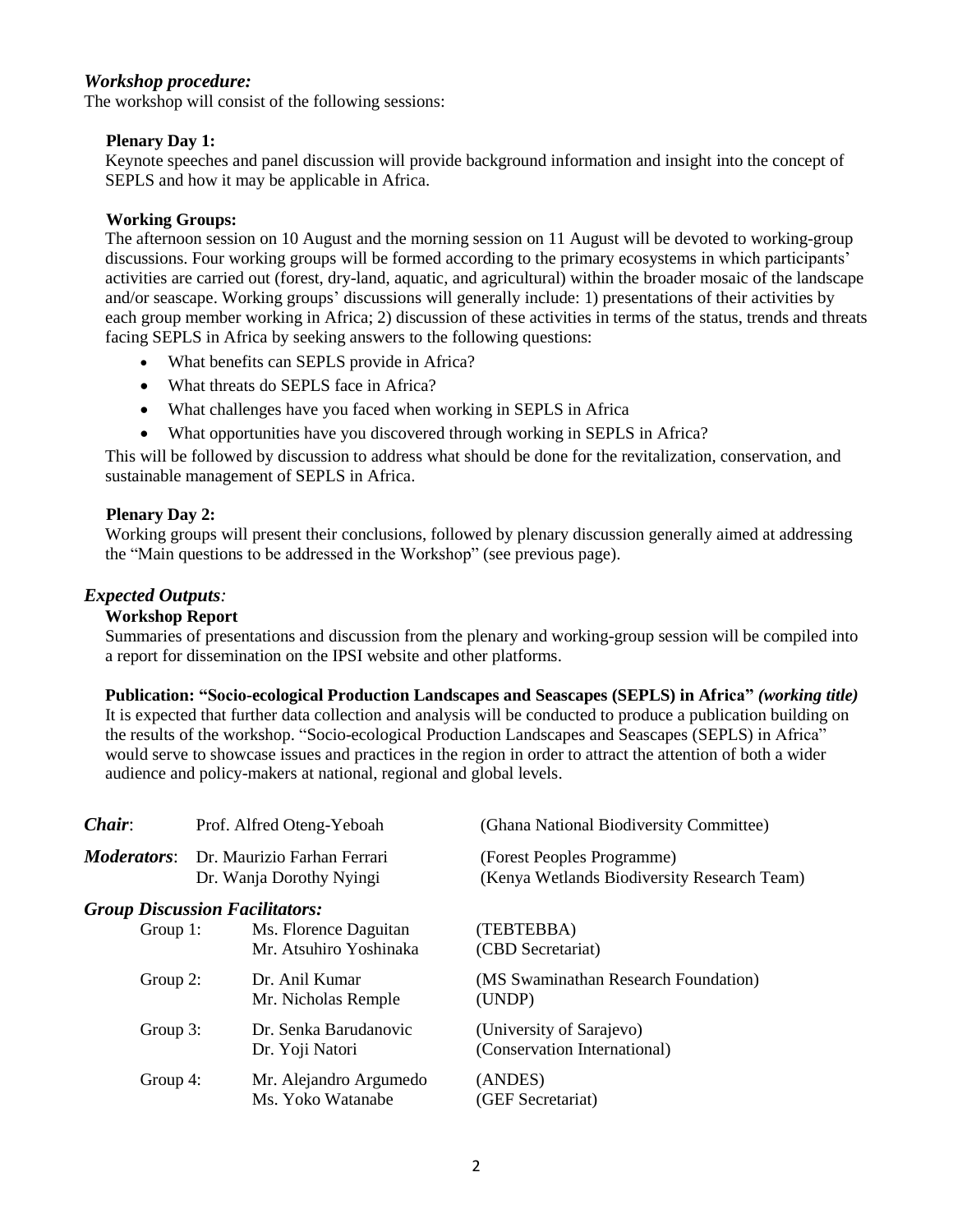## *Programme*

18:00 Reception

| <i>LIVERANDILE</i>       |              |  |  |  |
|--------------------------|--------------|--|--|--|
| DAY 1: Monday, 10 August |              |  |  |  |
| 08:30-<br>09:00          | Registration |  |  |  |

| $9:00-$<br>9:10   | <b>Opening Remarks</b>                                                                              | Prof. Kazuhiko Takeuchi<br>(United Nations University)                                                                                                        |                                                                   |                                                                                 |                                    |
|-------------------|-----------------------------------------------------------------------------------------------------|---------------------------------------------------------------------------------------------------------------------------------------------------------------|-------------------------------------------------------------------|---------------------------------------------------------------------------------|------------------------------------|
| $9:10-$<br>9:20   | Address from Chair                                                                                  | Prof. Alfred Oteng-Yeboah<br>(Ghana National Biodiversity Committee)                                                                                          |                                                                   |                                                                                 |                                    |
| $9:20-$<br>9:30   | <b>Address by Forestry</b><br>Commission of Ghana                                                   | Forestry Commission of Ghana                                                                                                                                  |                                                                   |                                                                                 |                                    |
| $9:30-$<br>9:40   | Address by Ministry of<br>Environment, Science,<br>Technology and<br>Innovation of Ghana<br>(MESTI) | Ministry of Environment, Science, Technology and Innovation of Ghana (MESTI)                                                                                  |                                                                   |                                                                                 |                                    |
|                   | Group Photo                                                                                         |                                                                                                                                                               |                                                                   |                                                                                 |                                    |
|                   | <b>Plenary Session Day1</b>                                                                         |                                                                                                                                                               |                                                                   |                                                                                 | Venue: Ridge Arena in Pegasus Wing |
| $10:00-$<br>10:15 | Keynote speech 1                                                                                    | Prof. Kazuhiko Takeuchi (United Nations University)                                                                                                           |                                                                   | "The Satoyama Initiative and societies in harmony with nature: resilient socio- |                                    |
| $10:15-$<br>10:20 | Q&A                                                                                                 |                                                                                                                                                               | ecological production landscapes for Africa"                      |                                                                                 |                                    |
| $10:20-$<br>10:35 | Keynote speech 2                                                                                    |                                                                                                                                                               |                                                                   | Dr. Tanya Abrahamse (South African Biodiversity Institute, SAMBI)               |                                    |
| $10:35-$<br>10:40 | Q&A                                                                                                 | "Introduction of Activities of South African Biodiversity Institute, SAMBI"                                                                                   |                                                                   |                                                                                 |                                    |
| $10:40-$<br>10:55 | Keynote speech 3                                                                                    |                                                                                                                                                               | Prof. Alfred Oteng-Yeboah (Ghana National Biodiversity Committee) |                                                                                 |                                    |
| $10:55-$<br>11:00 | Q&A                                                                                                 | "How are we doing with our Ghanaian land and water scapes?                                                                                                    |                                                                   |                                                                                 |                                    |
| $11:00-$<br>11:10 | Introduction of the<br><b>Regional Workshop</b>                                                     | Mr. William Dunbar (IPSI Secretariat, UNU-IAS)                                                                                                                |                                                                   |                                                                                 |                                    |
|                   | <b>Panel Discussion</b>                                                                             | <moderators><br/>Dr. Maurizio Farhan Ferrari (Forest Peoples Programme)<br/>Dr. Wanja Dorothy Nyingi (Kenya Wetlands Biodiversity Research Team)</moderators> |                                                                   |                                                                                 |                                    |
|                   | Panel Presentation 1<br>$11:15-11:25$                                                               | Mr. Seth Appiah-Kubi (A Rocha Ghana)<br>"Atewa Critical Conservation Action Programme"                                                                        |                                                                   |                                                                                 |                                    |
| $11:10-$<br>12:15 | Panel Presentation 2<br>11:25-11:35                                                                 | Ms. Marie-Laure Mpeck (UNDP in Cameroon)<br>"Local communities contributing to adaptive management of Bogo landscape"                                         |                                                                   |                                                                                 |                                    |
|                   | Panel Presentation 3<br>11:35-11:45                                                                 | Mr. Zeleke Tesfaye Habtemariam (UNDP in Ethiopia)<br>"SEPL: the experience of Gilgil Gibe 1 catchment in Ethiopia"                                            |                                                                   |                                                                                 |                                    |
|                   | Panel Discussion<br>11:45-12:15                                                                     |                                                                                                                                                               |                                                                   |                                                                                 |                                    |
| 12:15<br>$-12:30$ | <b>Explanation</b> of<br><b>Working Group</b><br>sessions                                           | Mr. William Dunbar (IPSI Secretariat, UNU-IAS)                                                                                                                |                                                                   |                                                                                 |                                    |
| $12:30-$<br>14:00 | Lunch                                                                                               |                                                                                                                                                               |                                                                   |                                                                                 |                                    |
|                   | <b>Working Group Session</b>                                                                        |                                                                                                                                                               |                                                                   |                                                                                 |                                    |
| $14:00-$<br>17:00 | Session 1                                                                                           | Forest<br>@ Ridge Arena in<br>Pegasus Wing                                                                                                                    | <b>Drylands</b><br>@ Prins Hall<br>in Pegasus Wing                | Aquatic<br>@Volta in Heritage                                                   | Agriculture<br>@Affram in Heritage |
| Reception         |                                                                                                     |                                                                                                                                                               |                                                                   |                                                                                 | @Asante Hall                       |

Opening Ceremony – Chair: Prof. Alfred Oteng-Yeboah Venue: Ridge Arena in Pegasus Wing

**MC: Mr. William Dunbar (UNU-IAS)**